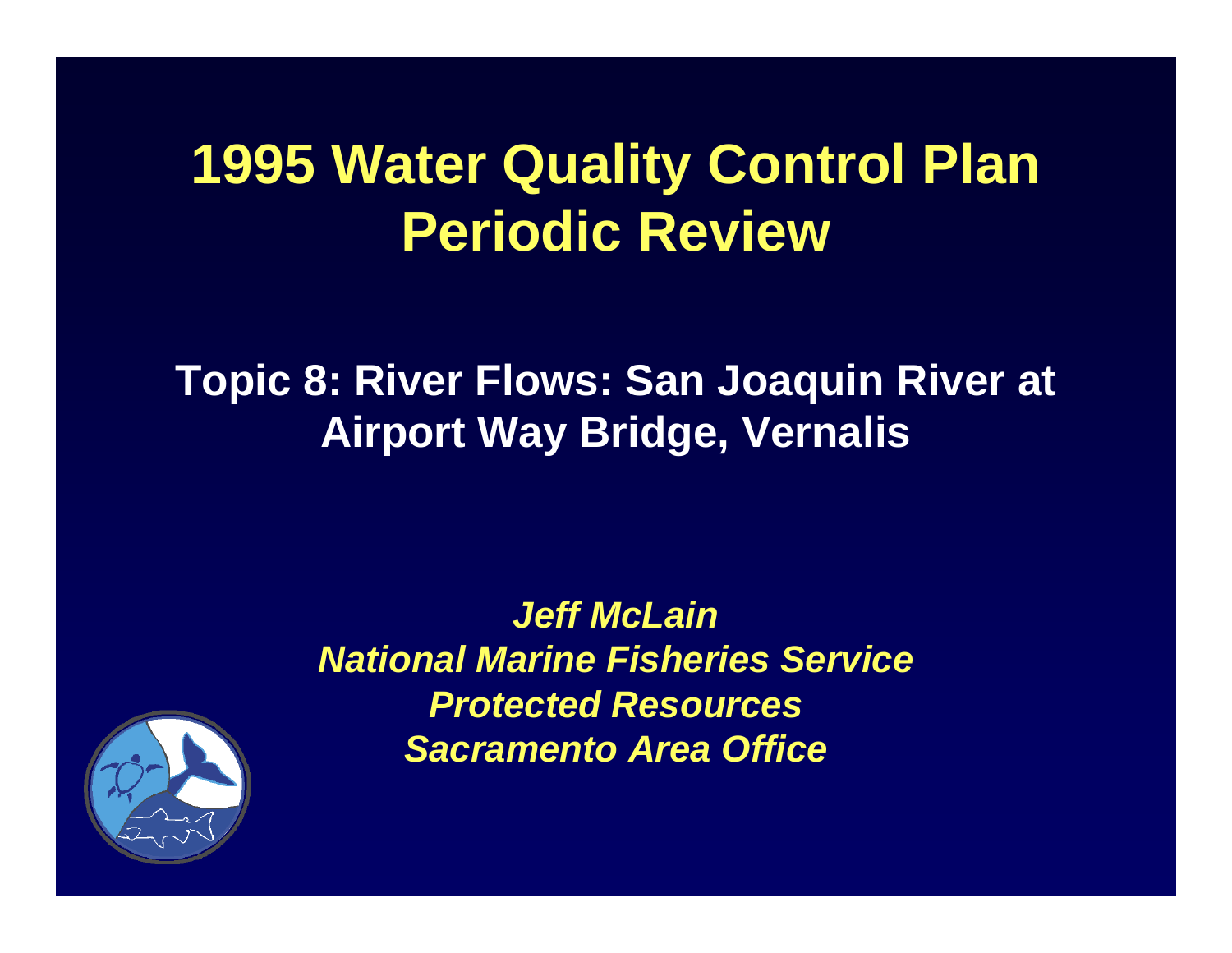### **Presentation Outline**

- **Salmonid population trends in the San Joaquin Basin**
- **Temporal distribution**
- **Salmonid flow needs**
- **National Marine Fisheries Service recommendations**

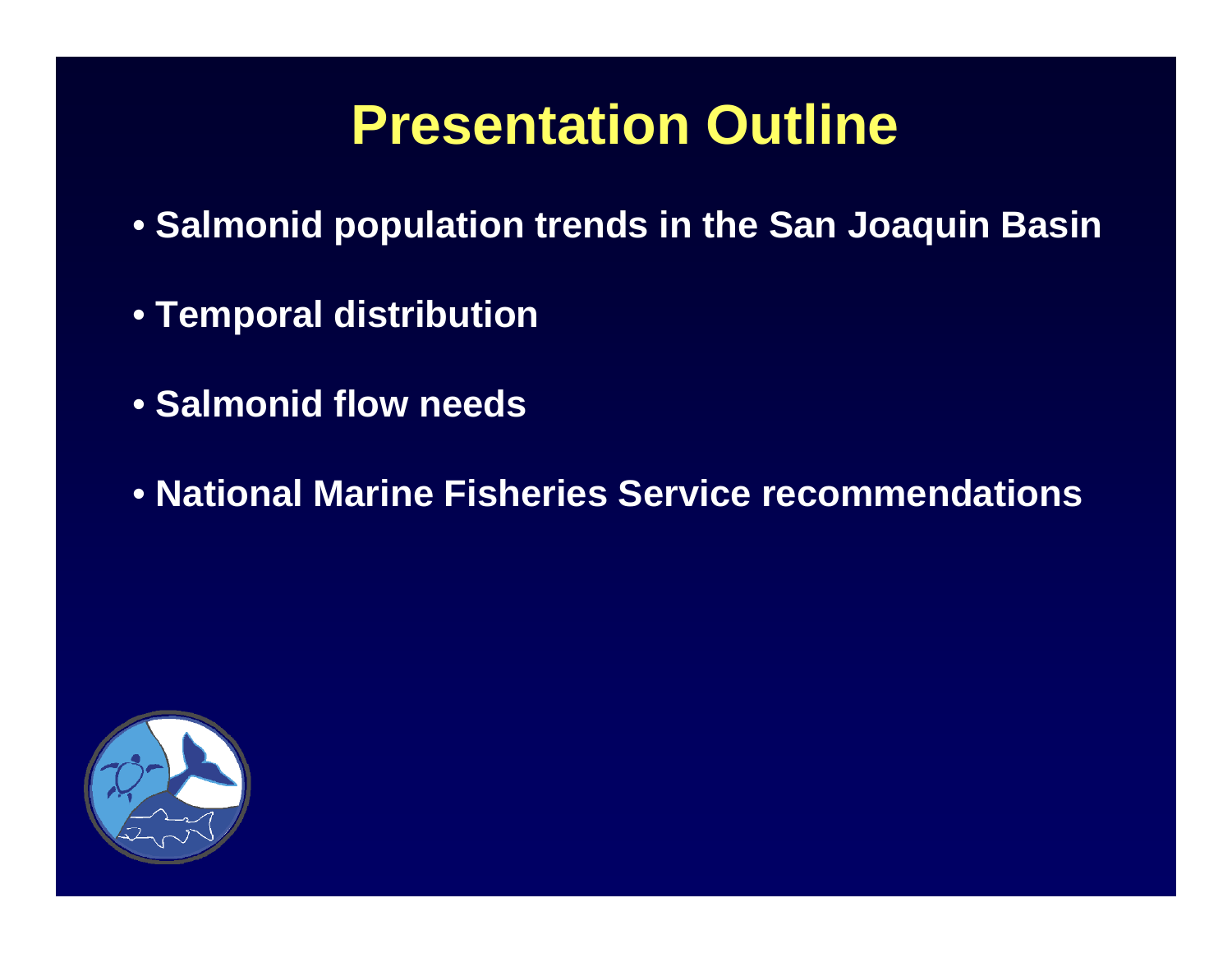#### **Estimated Yearly Escapement of Stanislaus River Adult Fall-run Chinook Salmon\***

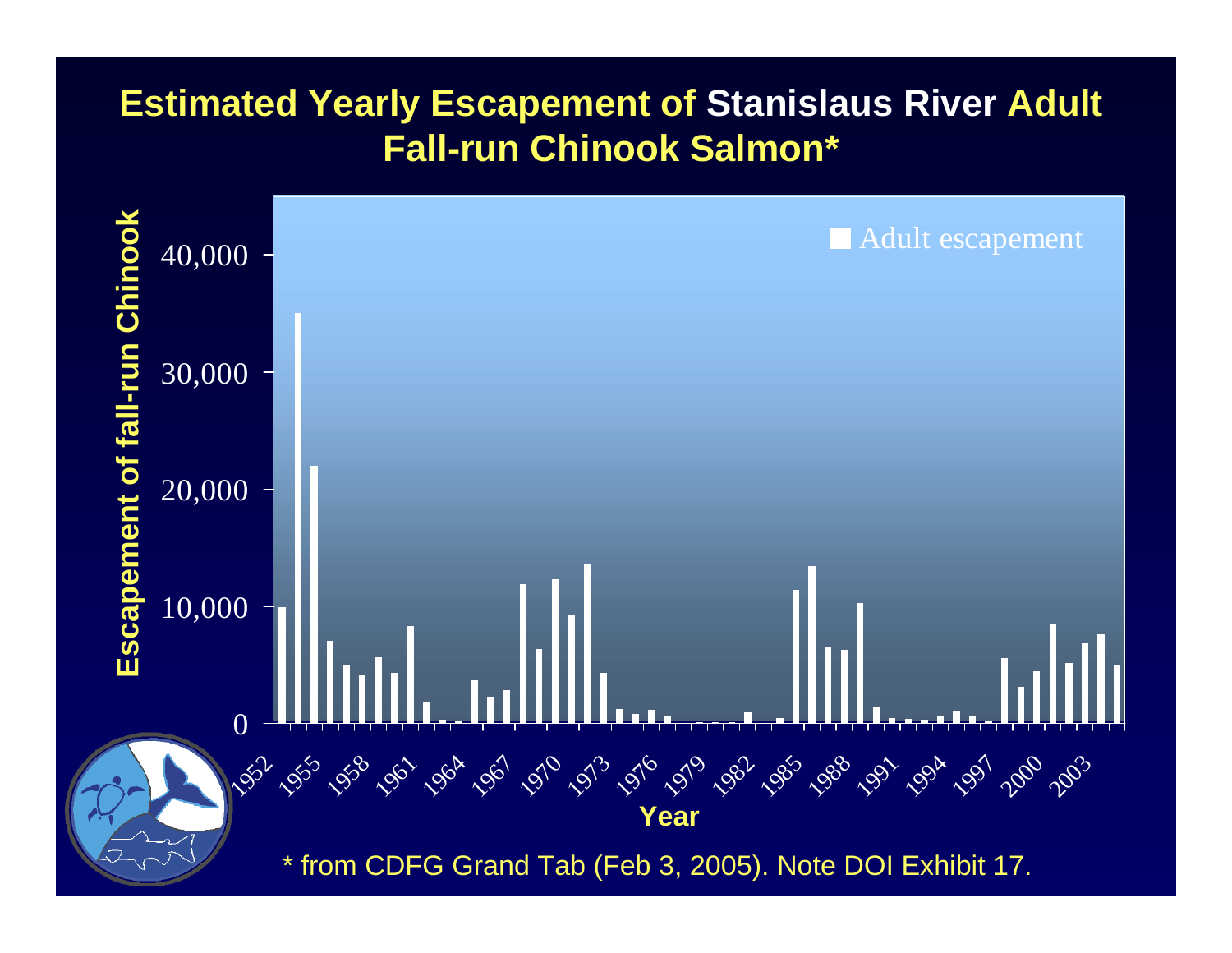#### **Estimated Yearly Escapement of Tuolumne River Adult Fall-run Chinook Salmon\***

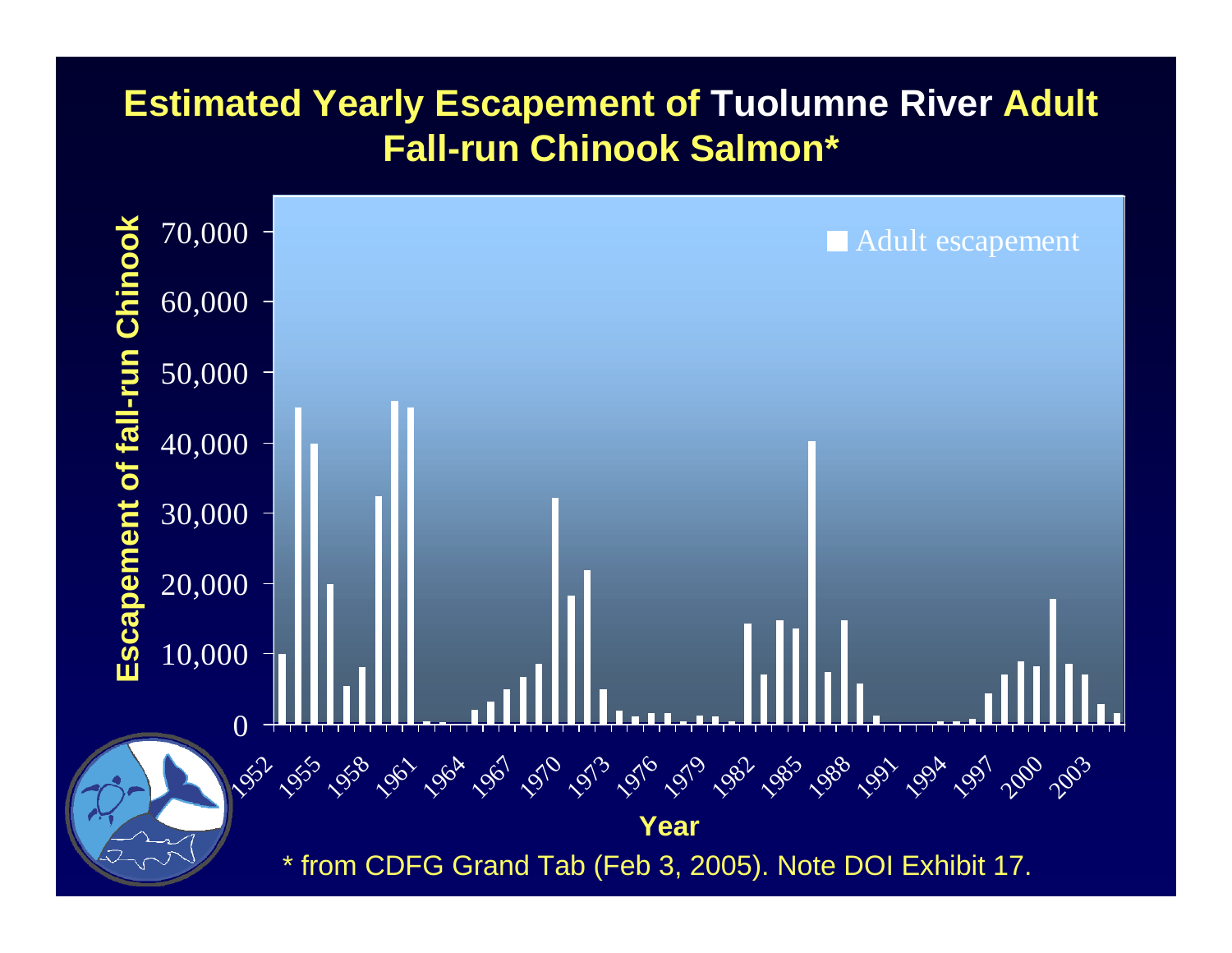#### **Estimated Yearly Escapement of Merced River Adult Fallrun Chinook Salmon\***

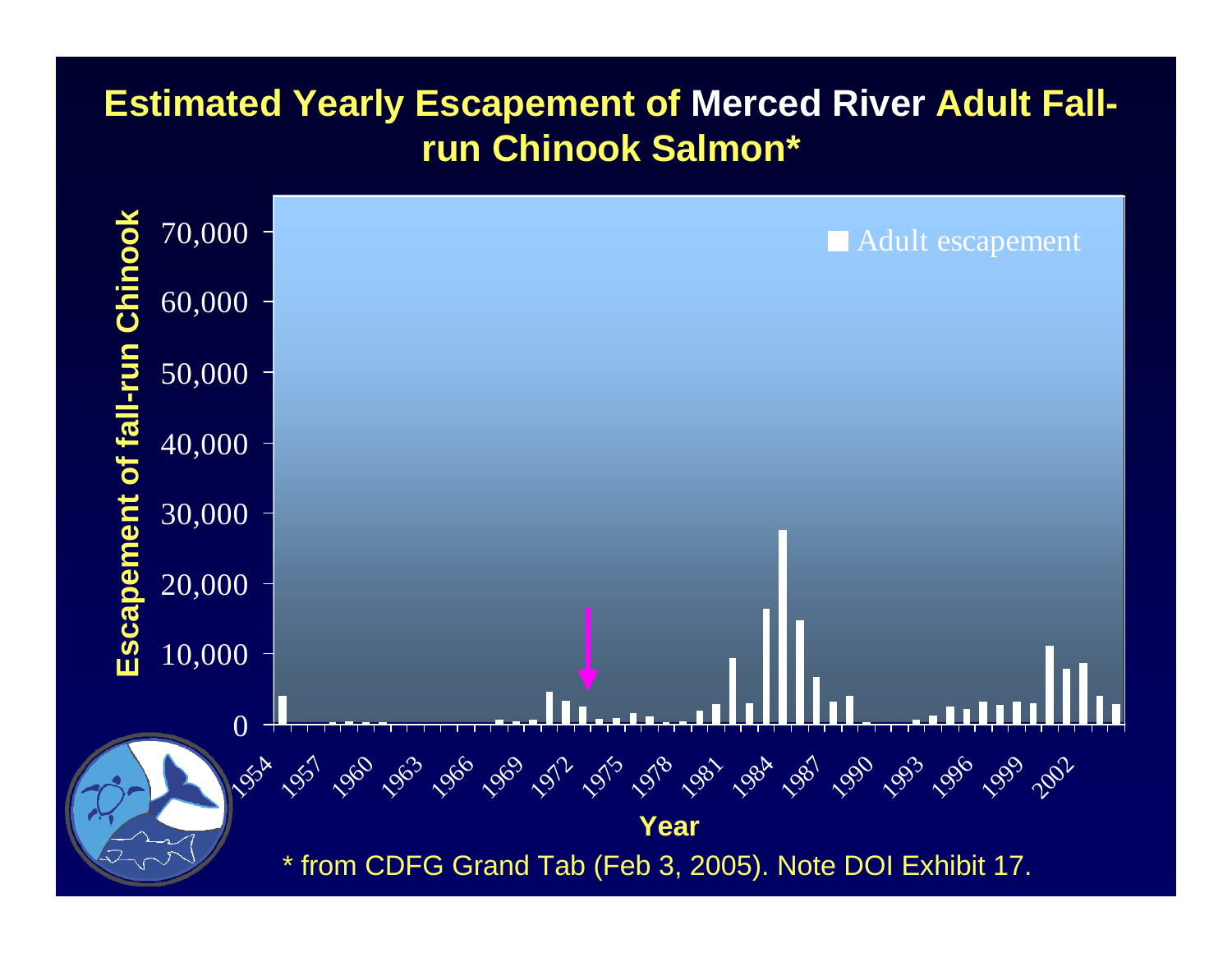#### **Estimated Yearly Escapement of San Joaquin Basin Adult Fall-run Chinook Salmon\***

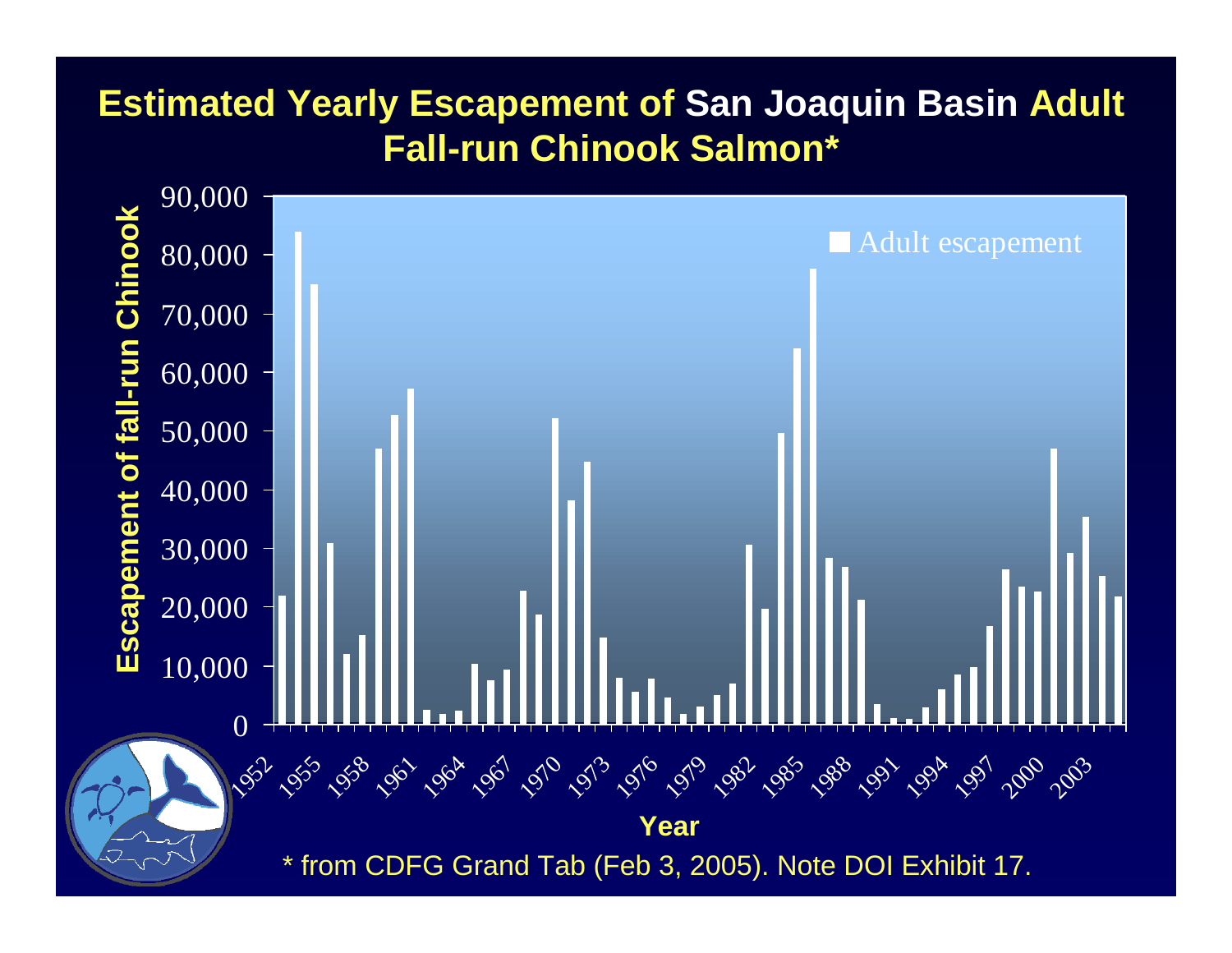### **Chinook Population Trends**

**Escapement trends of San Joaquin Basin fall-run Chinook salmon appear to be variable and related to water year type. Despite the variability related to water year type, it appears overall returns are decreasing through time.** 

**Increases in abundance due to Merced River Fish Facility, and unknown contributions of hatchery stocks on other San Joaquin Basin tributaries may be masking naturally produced Chinook trends.** 

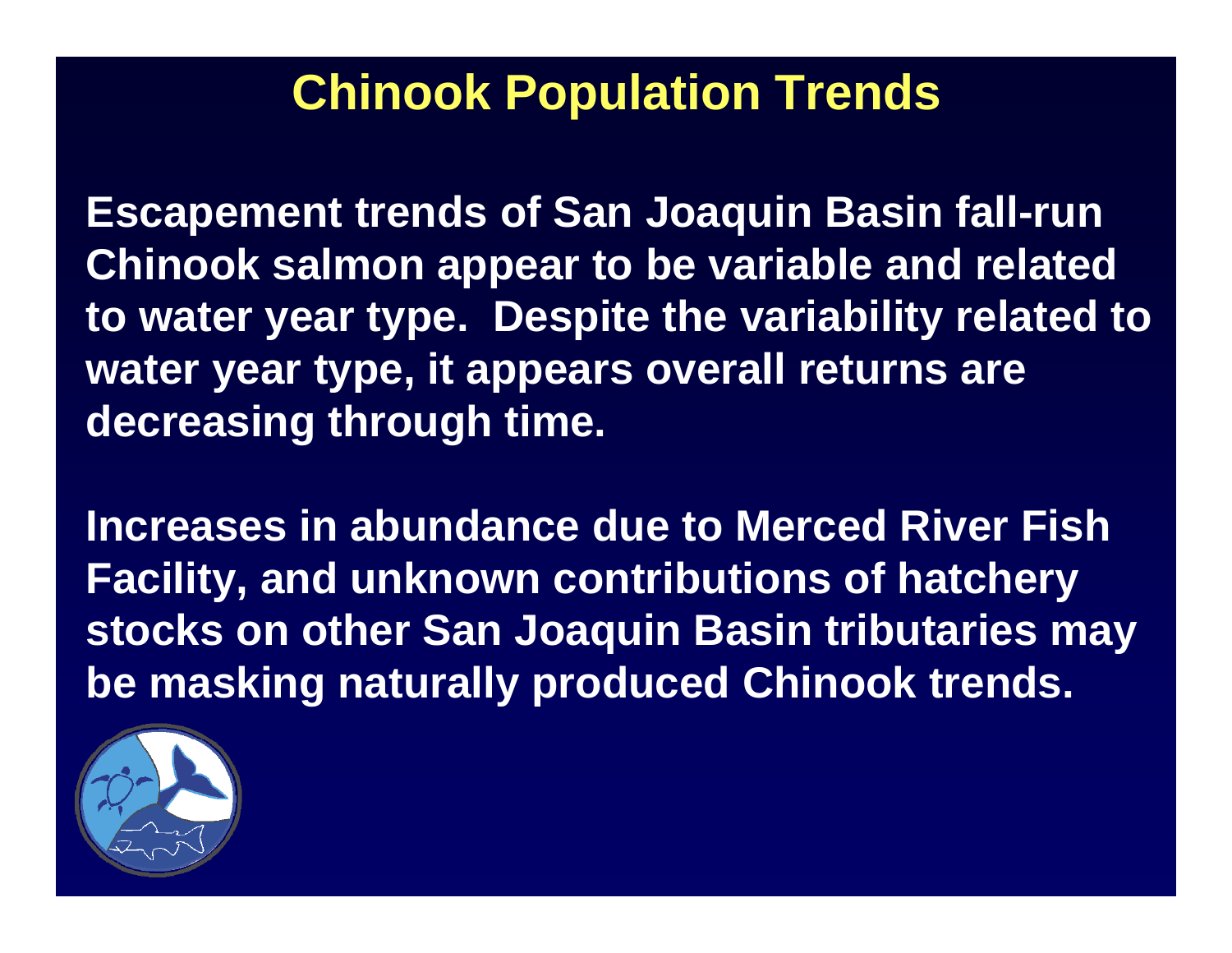## **Presence of Juvenile Central Valley Steelhead in San Joaquin River**

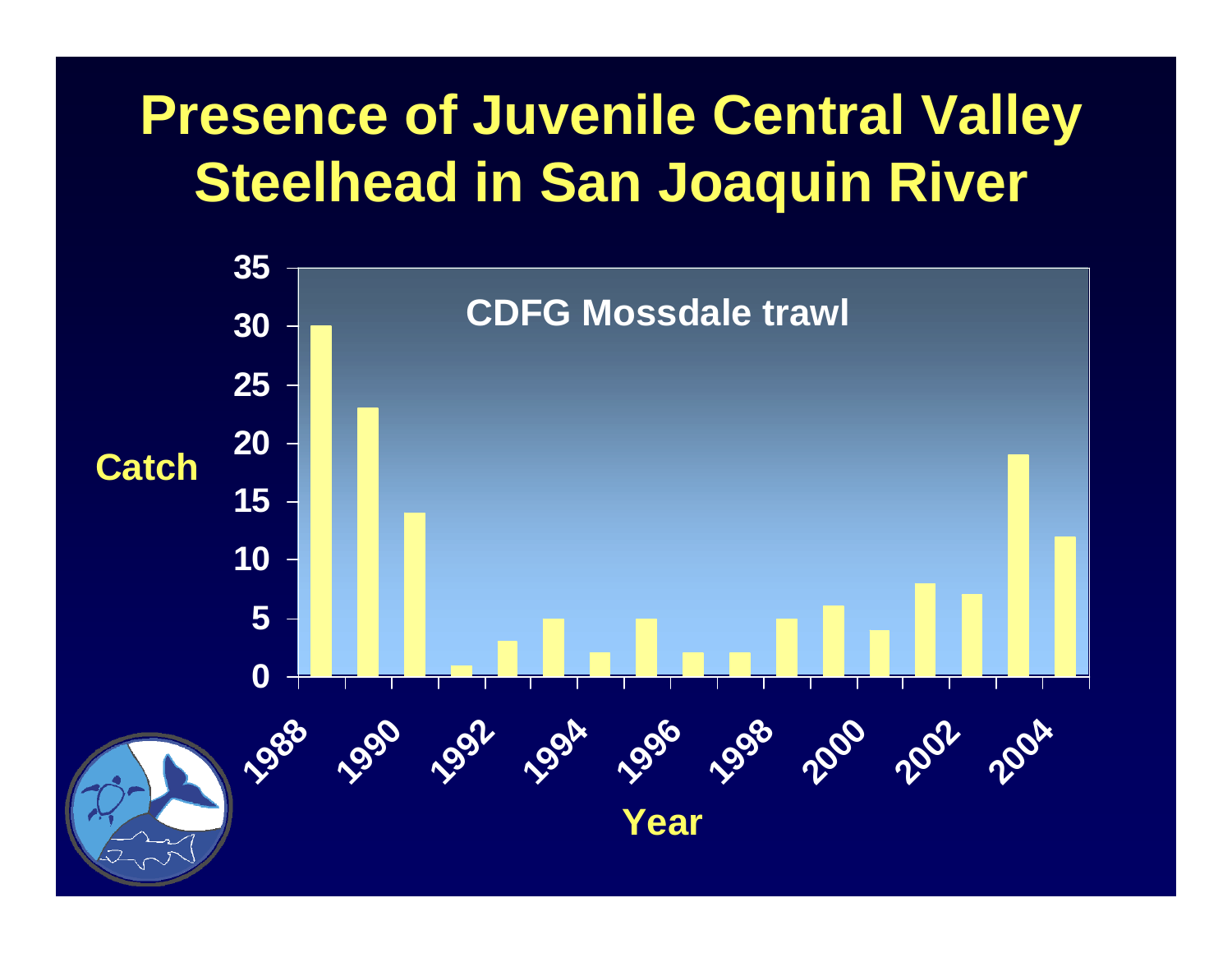### **Temporal Distribution of** *O. mykiss*

*O. mykiss* **> 16 inches reported by anglers on the San Joaquin River downstream of the Merced River between 1993 and 2002 (DFG unpublished data).**

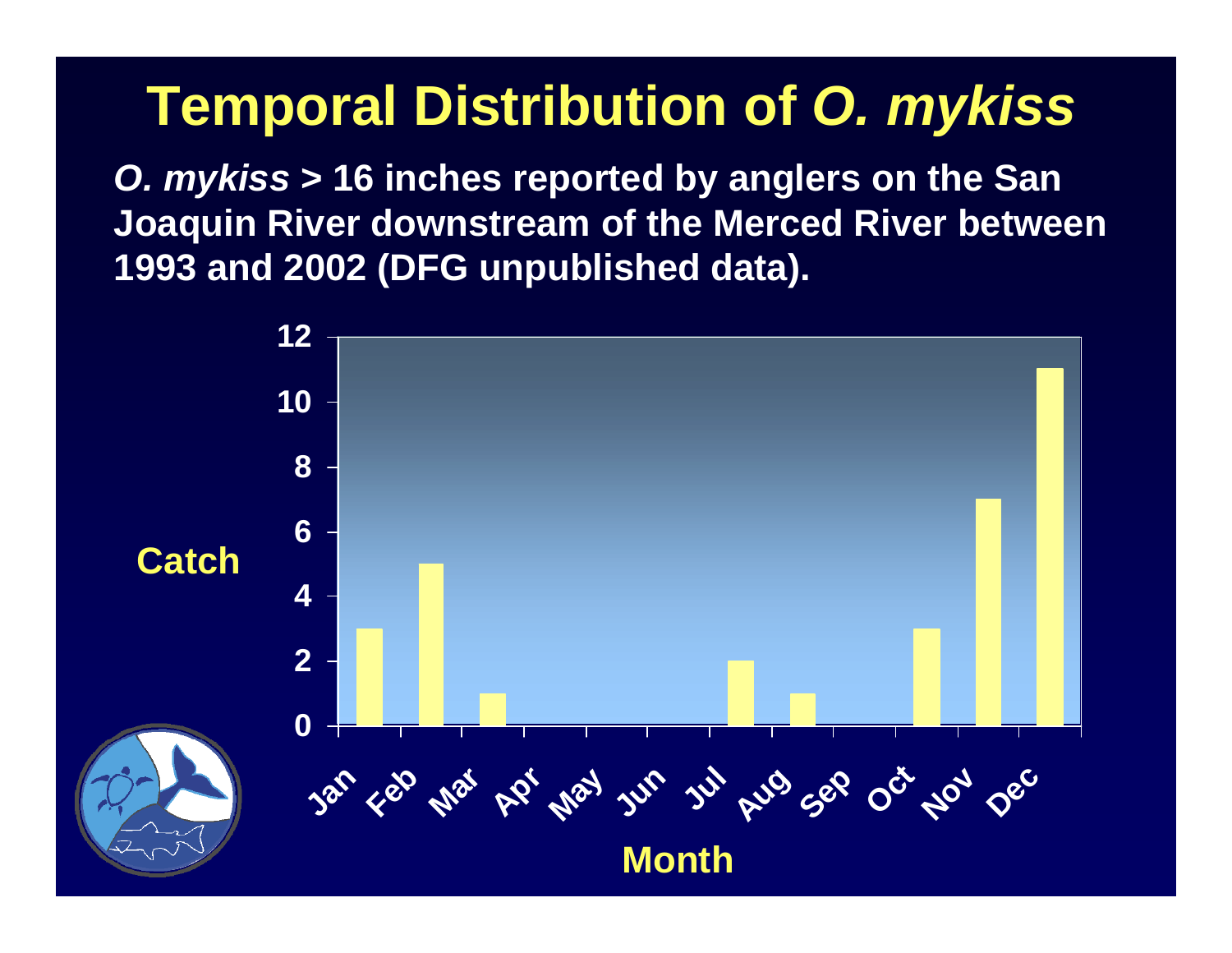## *O. mykiss* **Population Trends**

• **Catch of juvenile** *O. mykiss* **at Chipps Island ranged from October to July in 1997, 1998, and 1999 (Nobriga and Cadrett, 2001).**

• **CDFG steelhead report card data indicate adult** *O. mykiss* **presence in the San Joaquin River may be nearly yearround.**

**NMFS remains highly concerned by the decline in total abundance of the** *O. mykiss* **ESU and that the decline appears to be continuing.**

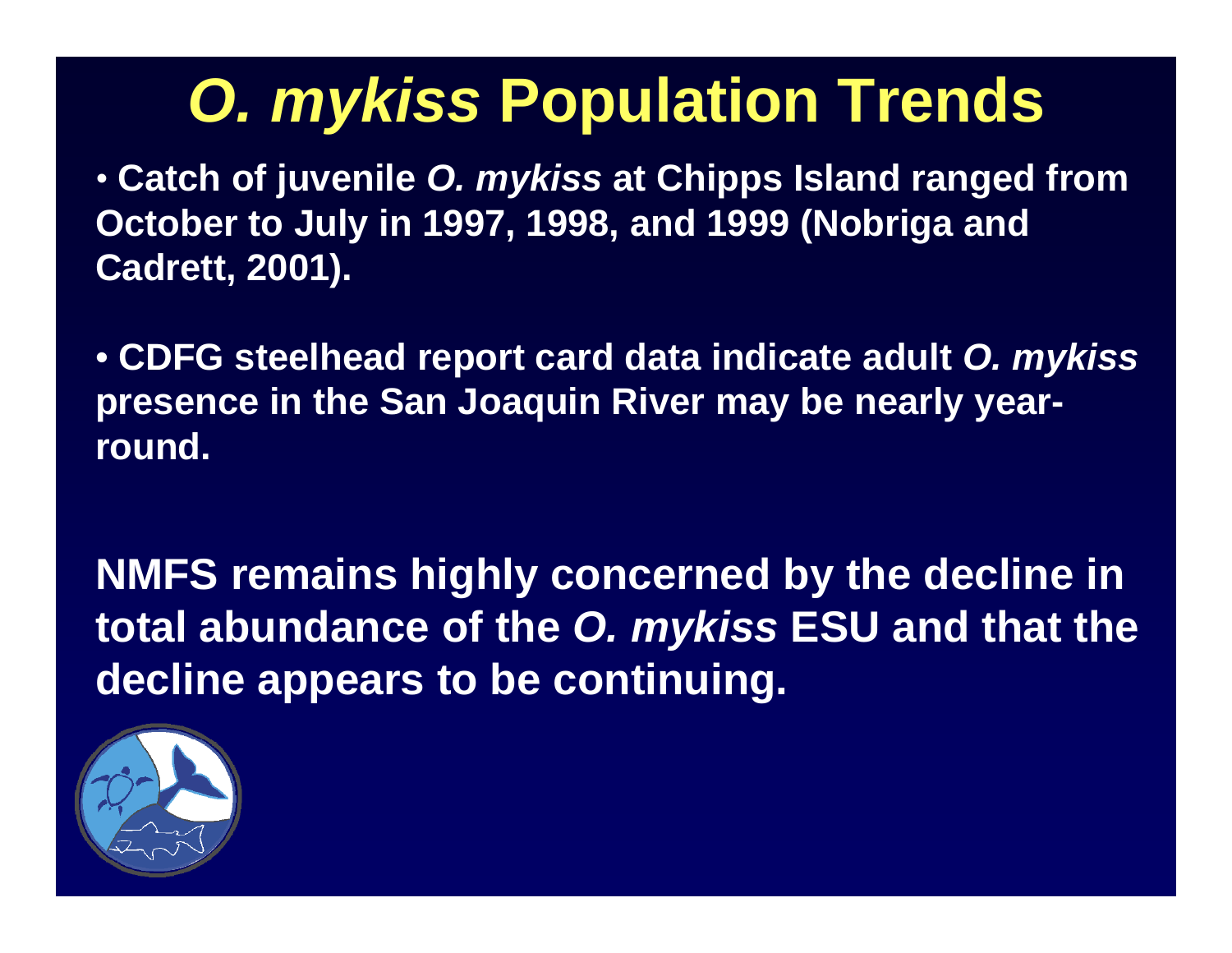### **Temporal Distribution of Chinook salmon**

• **Catch of Chinook salmon smolts commonly occur between April and June at Mossdale (DOI Exhibits 11-16).**

• **Fry Chinook salmon are commonly found to be present on the lower San Joaquin River (downstream of Merced River) in January, February, and March (DOI Exhibit 11-16).** 

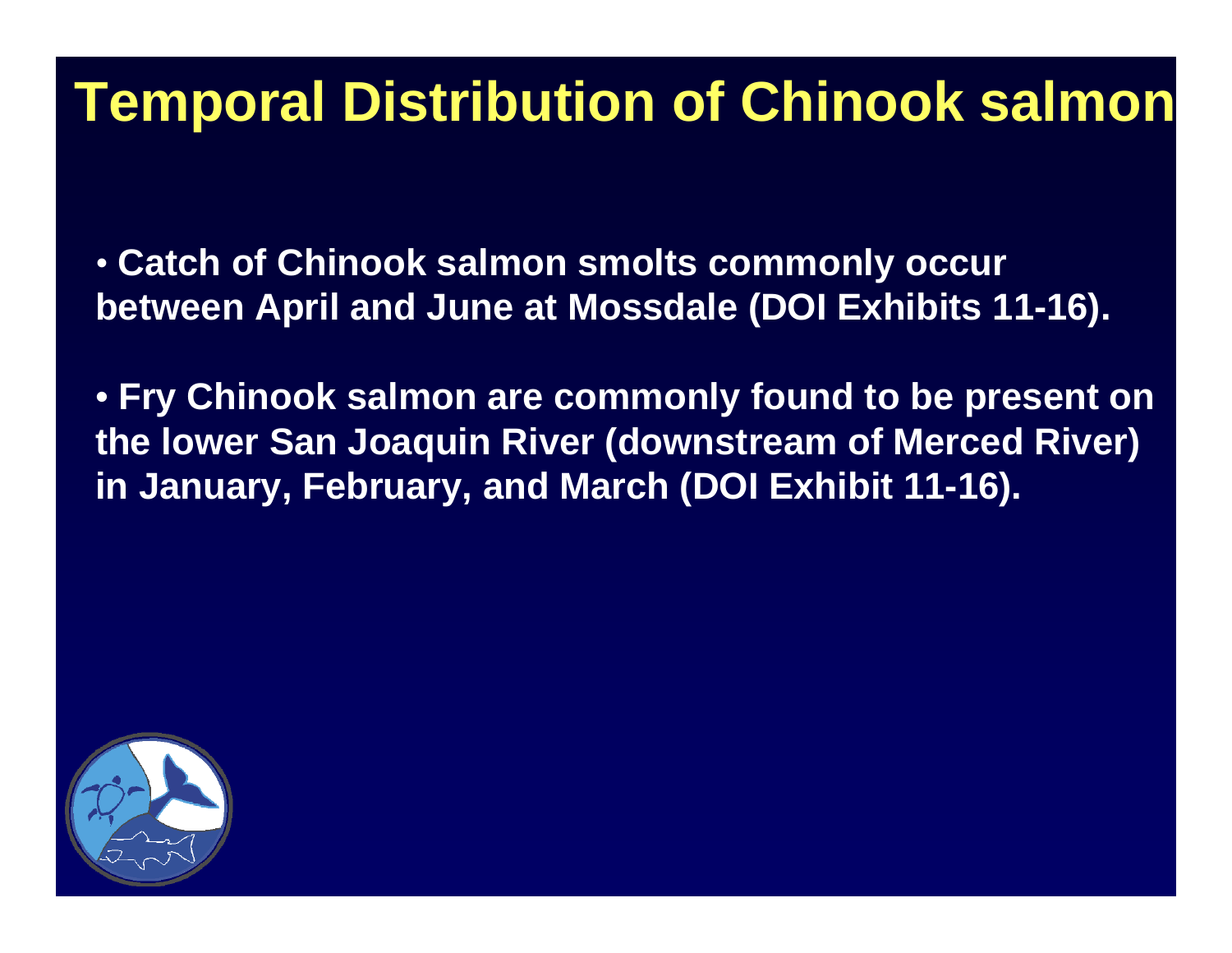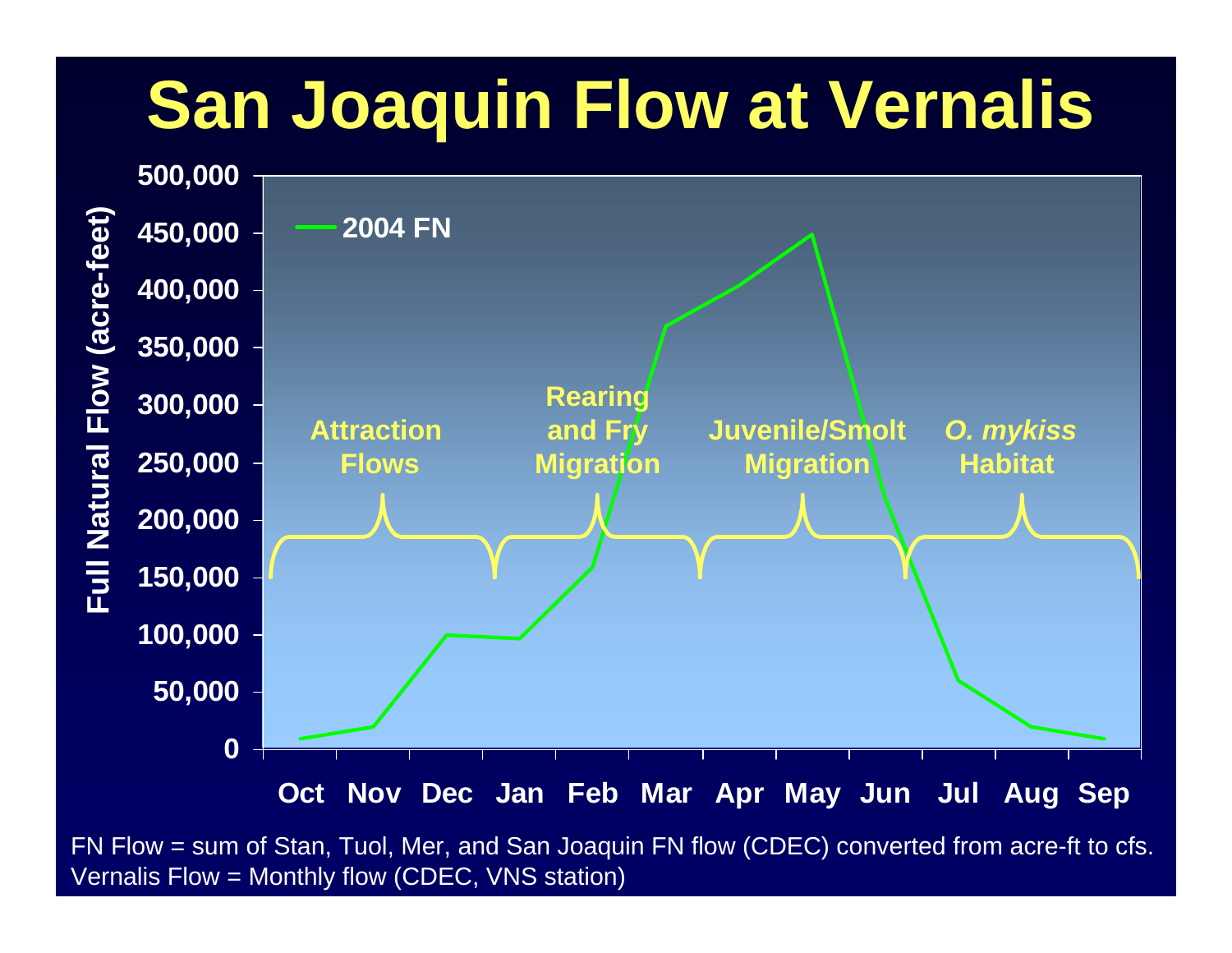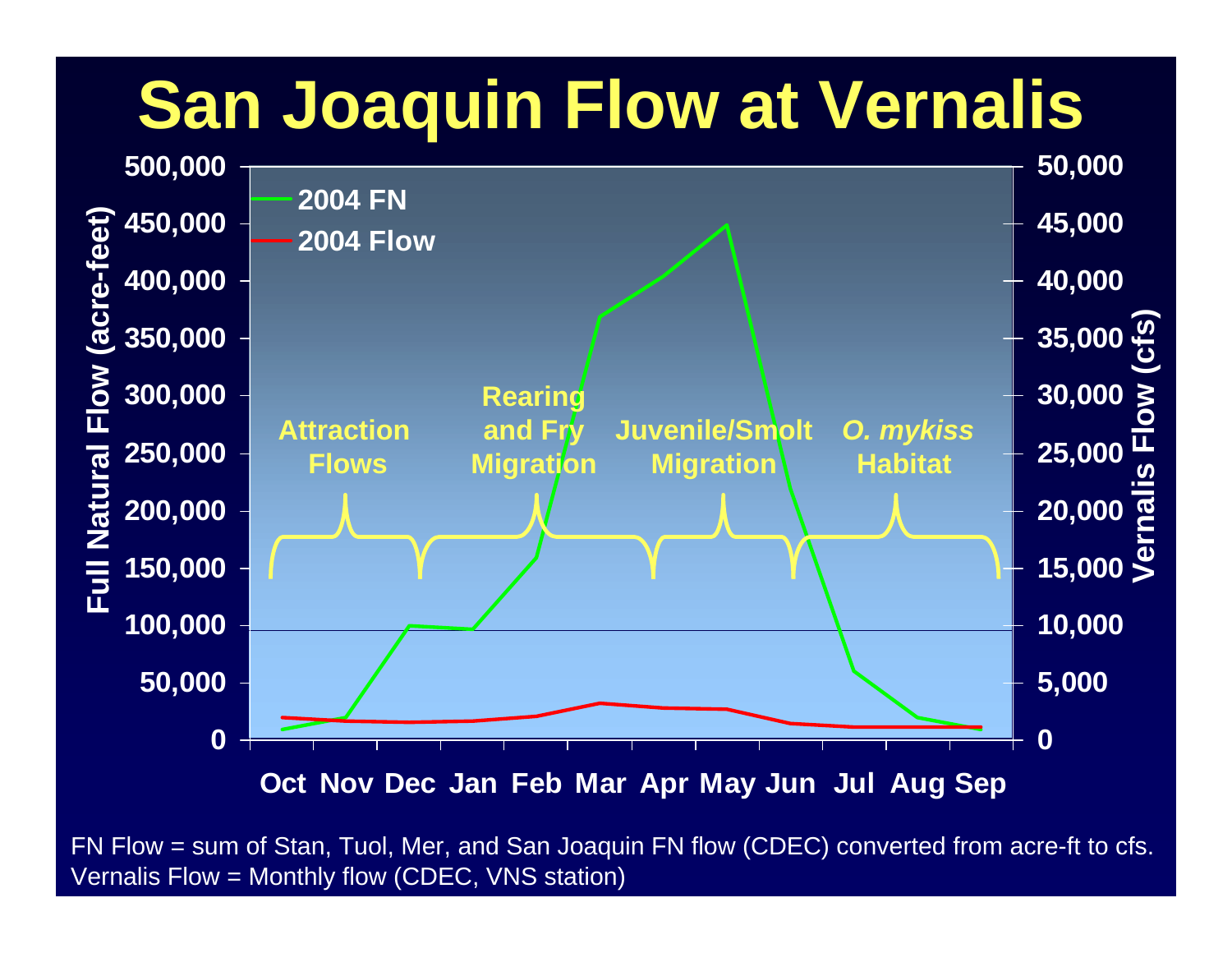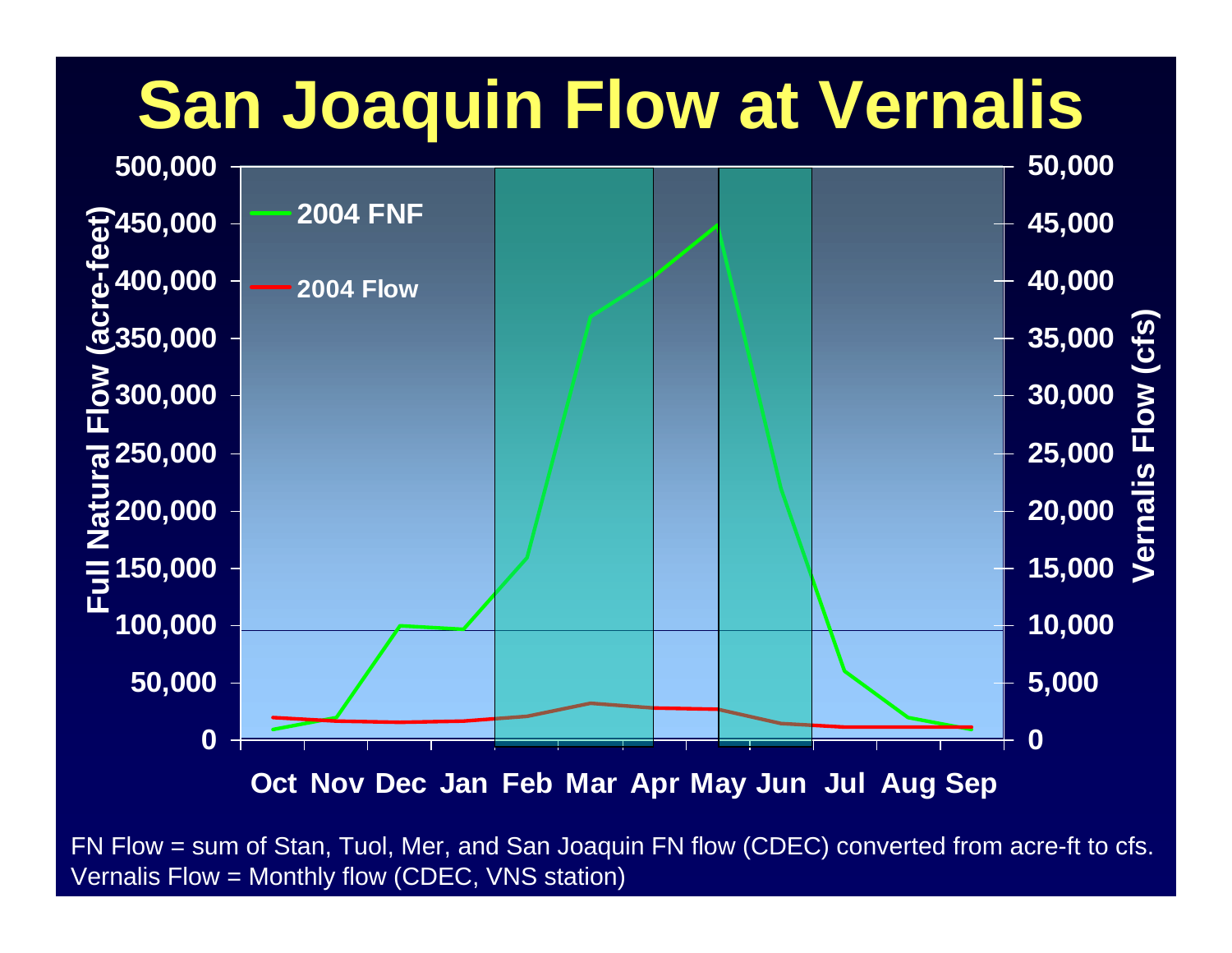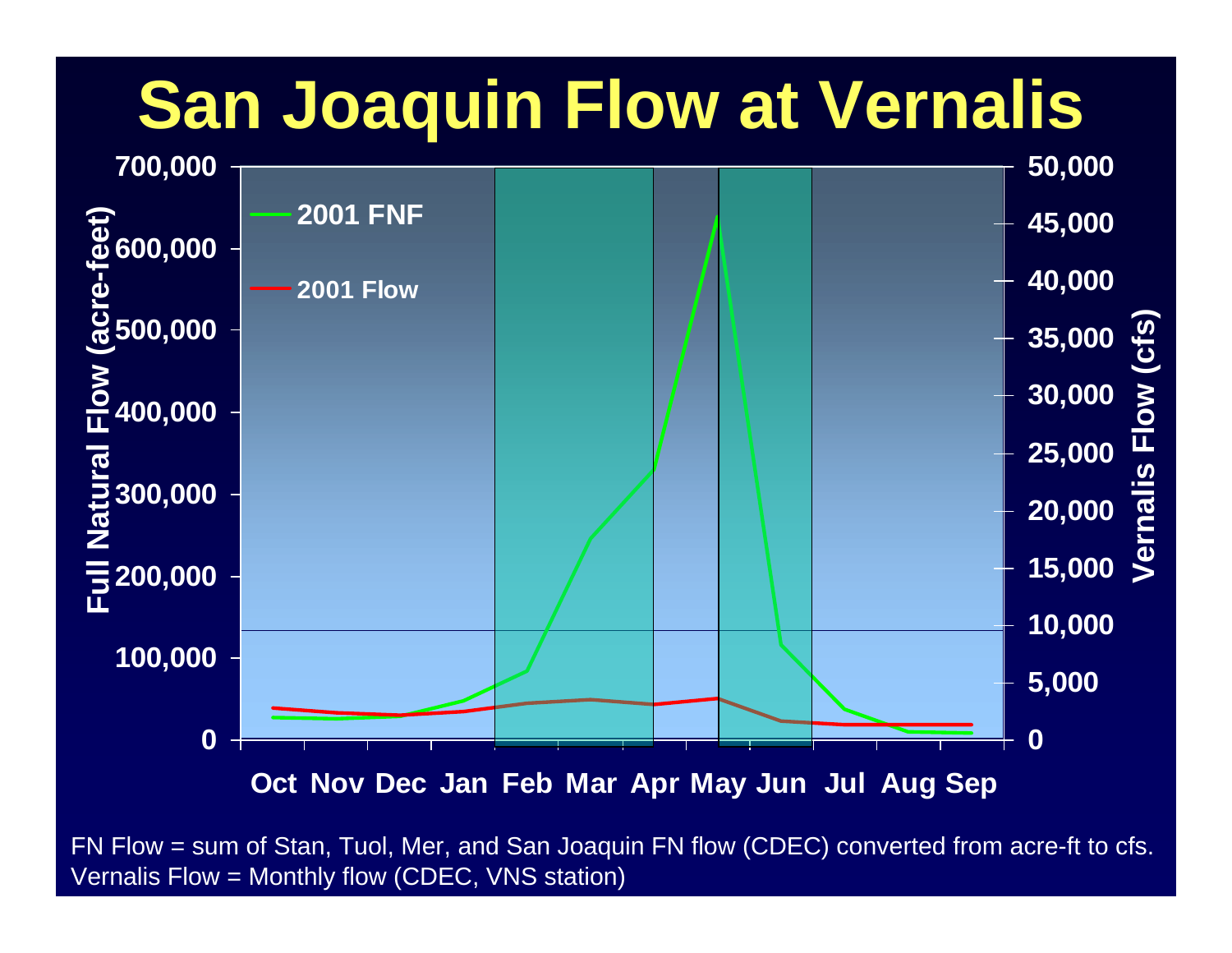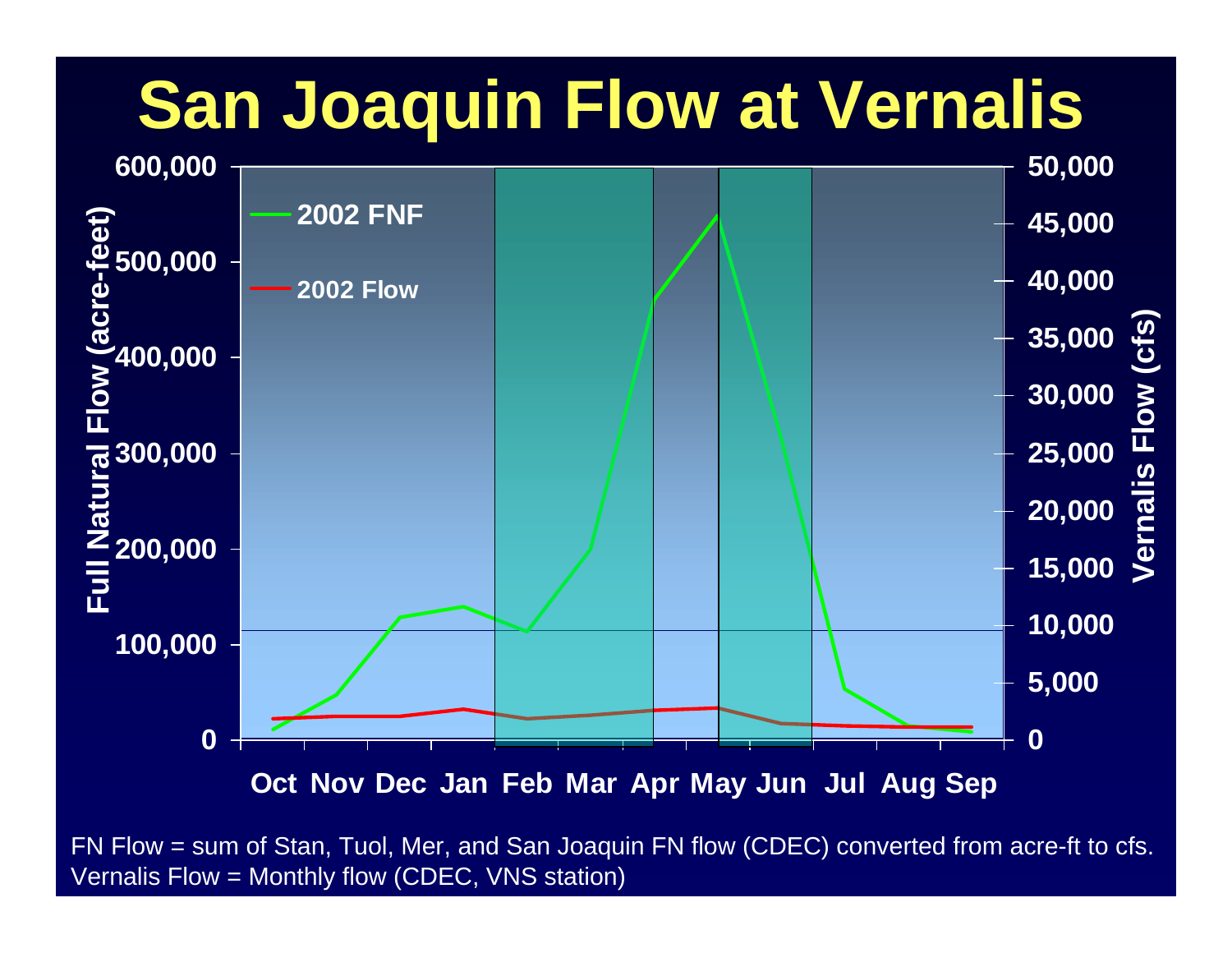**Baker and Morhardt. 2001. Survival of Chinook salmon smolts in the Sacramento-San Joaquin Delta and Pacific Ocean.**



Figure 10 USFWS smolt survival index for tagged smolts released in the lower San Joaquin River at Dos Reis and average flow in the San Joaquin River at Vernalis over the 10 days following tag release. Fitted regression line and envelope of 95% confidence region for fitted line are shown.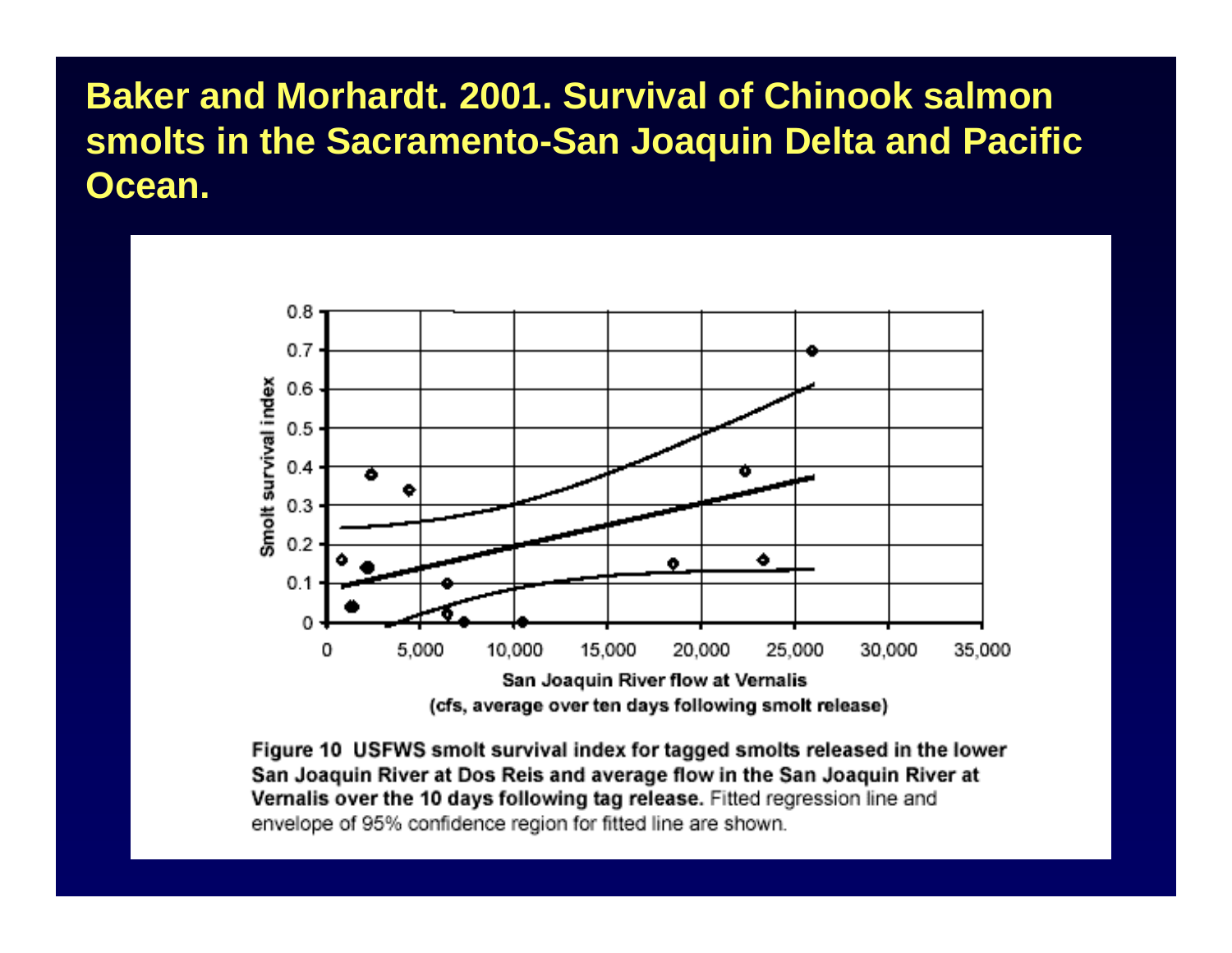#### **Baker and Morhardt. 2001. Survival of Chinook salmon adults in the Sacramento-San Joaquin Delta and Pacific Ocean.**



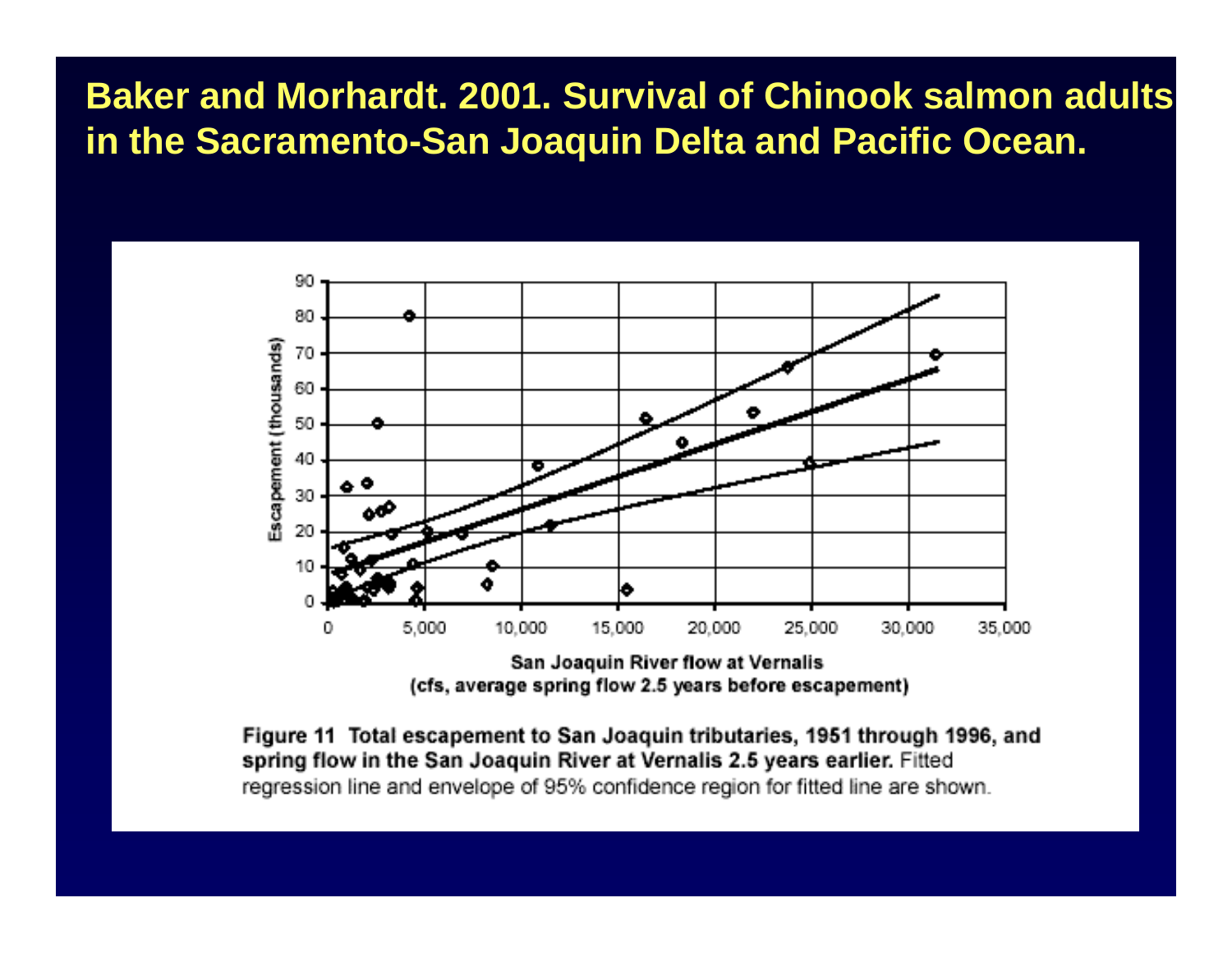## **Summary**





**Chinook VNS standard**

*O. mykiss*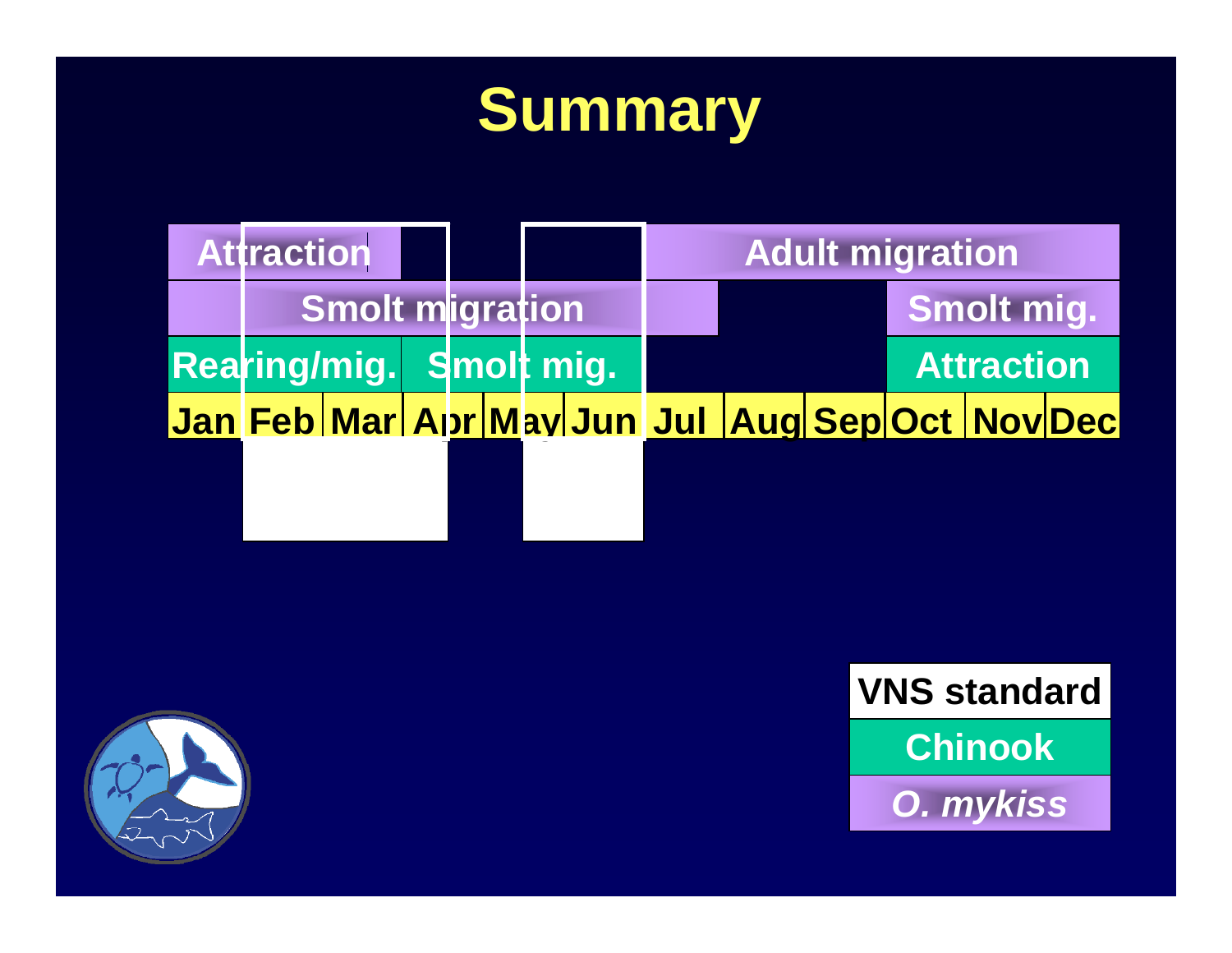## **NMFS Recommendations**

**It is clear Chinook salmon and** *O. mykiss* **populations in the San Joaquin Basin are not showing signs of improvement and continue to require the protection of the Vernalis flow standard to ensure protection of all life stages.** 

**NMFS recommends the Vernalis flow standard remain unchanged at a minimum**

**NMFS does not recommend incorporating flexibility into the Vernalis standard**